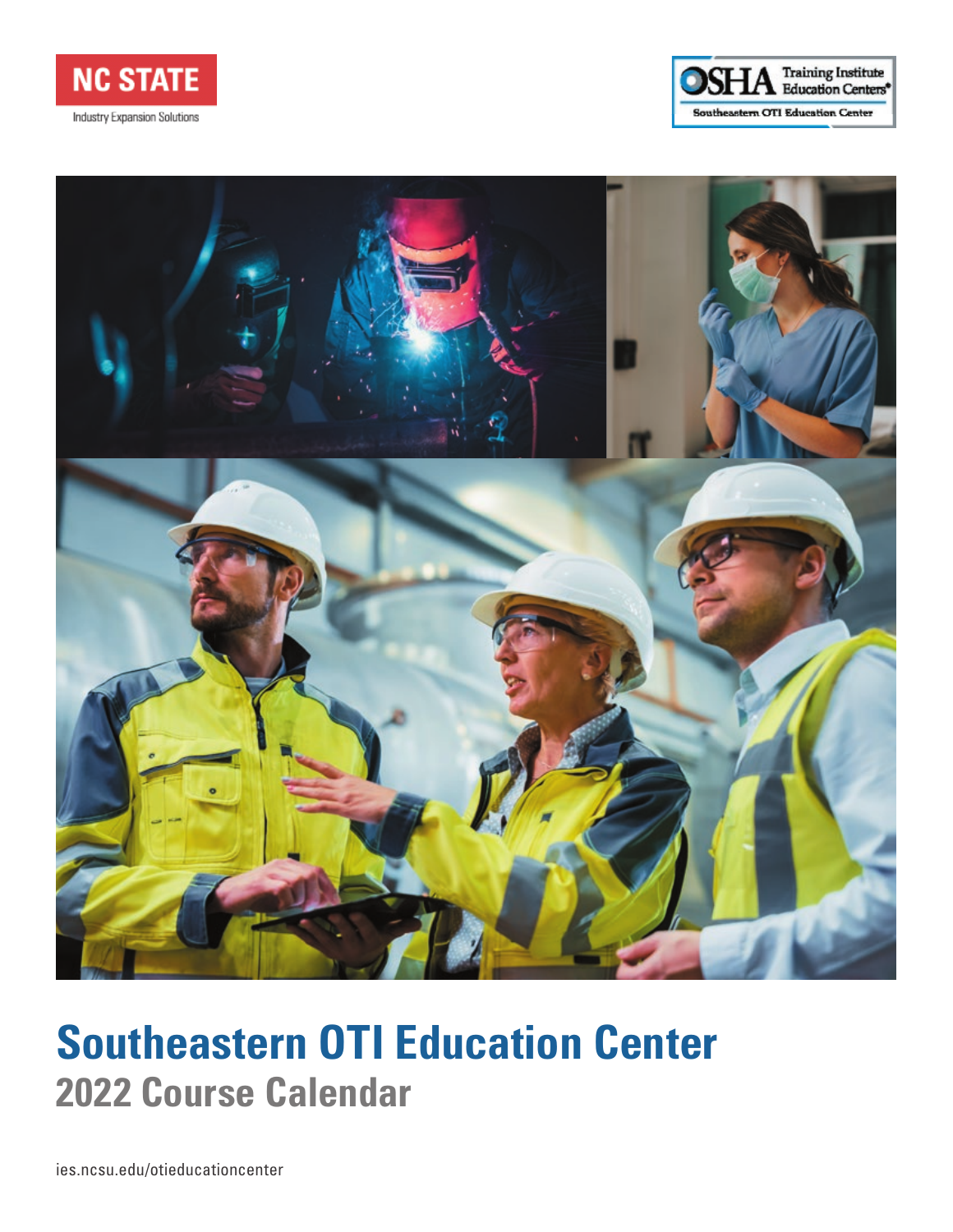# 2022 Courses **Construction Industry**

#### **OSHA #510 Standards for Construction**

\$825 | MESH hours: 30 \* January 18–21 | Virtual Webinar February 22–25 | Charlotte, NC March 22–25 | Raleigh, NC April 5–8 | Irmo, SC May 3–6 | Beaufort, NC June 21–24 | Greenville, SC July 12–15 | Surfside Beach, SC August 9–12 | Greensboro, NC Aug 30– Sept 2 | Raleigh, NC September 20–23 | Jacksonville, FL October 11–14 | Charlotte, NC November 1–4 | Irmo, SC

#### **OSHA #500 Trainer Course for Construction**

\$825 | MESH hours: 30 February 1–4 | Virtual Webinar March 8-11 | Charlotte, NC April 19–22 | Raleigh, NC May 10–13 | Irmo, SC May 24–27 | Beaufort, NC June 28–July 1 | Greenville, SC July 26–29 | Surfside Beach, SC August 23–26 | Greensboro, NC September 13–16 | Raleigh, NC October 4–7 | Jacksonville, FL October 25–28 | Charlotte, NC November 15–18 | Irmo, SC

# **OSHA #502 Update for Construction Outreach Trainers**

\$825 | MESH hours: 18 January 12–14 | Virtual Webinar February 9–11 | Virtual Webinar March 16–18 | Charlotte, NC April 12–14 | Beaufort, NC May 11–13 | Pinehurst, NC June 8–10 | Irmo, SC June 27–29 | Virtual Webinar August 3–5 | Surfside Beach, SC September 28–30 | Asheville, NC October 19–21 | Charlotte, NC November 16–18 | Greensboro, NC December 14–16 | Irmo, SC

#### **OSHA #2045 Machinery & Machine Guarding Standards**

\$825 | MESH hours: 30 June 7–10 | Raleigh, NC

#### **OSHA #2264 Permit-Required Confined Space Entry**

\$825 | MESH hours: 26 \* March 29–April 1 | Raleigh, NC October 18–21 | Raleigh, NC

#### **OSHA #3015 Excavation, Trenching and Soil Mechanics**

\$650 | MESH hours: 20 \* November 9–11 | Raleigh, NC

#### **OSHA #3095 Electrical Standards**

\$825 | MESH hours: 30 \* August 16–19 | Raleigh, NC

#### **OSHA #3115 Fall Protection**

\$650 | MESH hours: 22 \* October 4–6 | Raleigh, NC

# **OSHA #7105 Introduction to Evacuation and Emergency Planning**

\$275 | MESH hours: 7.5 \* January 20 | Virtual Webinar November 30 | Irmo, SC

# **OSHA #7120 Introduction to Combustible Dust Hazards**

\$275 | MESH hours: 7.5 February 10 | Virtual Webinar

#### **OSHA #7205 Health Hazard Awareness**

\$275 | MESH hours: 7.5 \* February 16 | Virtual Webinar May 19 | Raleigh, NC December 1 | Irmo, SC

#### **OSHA #7215 Silica in Construction, Maritime, and General Industries**

\$275 | MESH hours: 7.5 \* April 13 | Raleigh, NC December 2 | Irmo, SC

#### **OSHA #2255 Principles of Ergonomics**

\$1400 | MESH hours: 30 February 7–10 | Virtual Webinar May 16–19 | Raleigh

#### **OSHA #7405 Fall Hazard Awareness**

\$275 | MESH hours: 7.5 \* March 15 | Raleigh, NC

# **OSHA #7410 Managing Excavation Hazards**

\$275 | MESH hours: 7.5 \* April 20 | Greensboro, NC

#### **OSHA #7500 Introduction to Safety and Health Management**

\$275 | MESH hours: 7.5 \* January 27 | Virtual Webinar May 12 | Raleigh, NC December 19 | Irmo, SC

#### **OSHA #7505 Introduction to Incident [Accident] Investigation**

\$275 | MESH hours: 7.5 \* February 17 | Virtual Webinar May 25 | Raleigh, NC December 20 | Irmo, SC

#### **OSHA #7845 Recordkeeping Rule Seminar**

\$275 | MESH hours: 7.5 \* January 13 | Virtual Webinar August 30 | Irmo, SC

\* This course can be applied to OSHA's Safety & Health Fundamentals Certificate: **ies.ncsu.edu/osha-certificate**

All courses can be applied to the Manager of Environmental Safety and Health (MESH) certificate: **ies.ncsu.edu/mesh**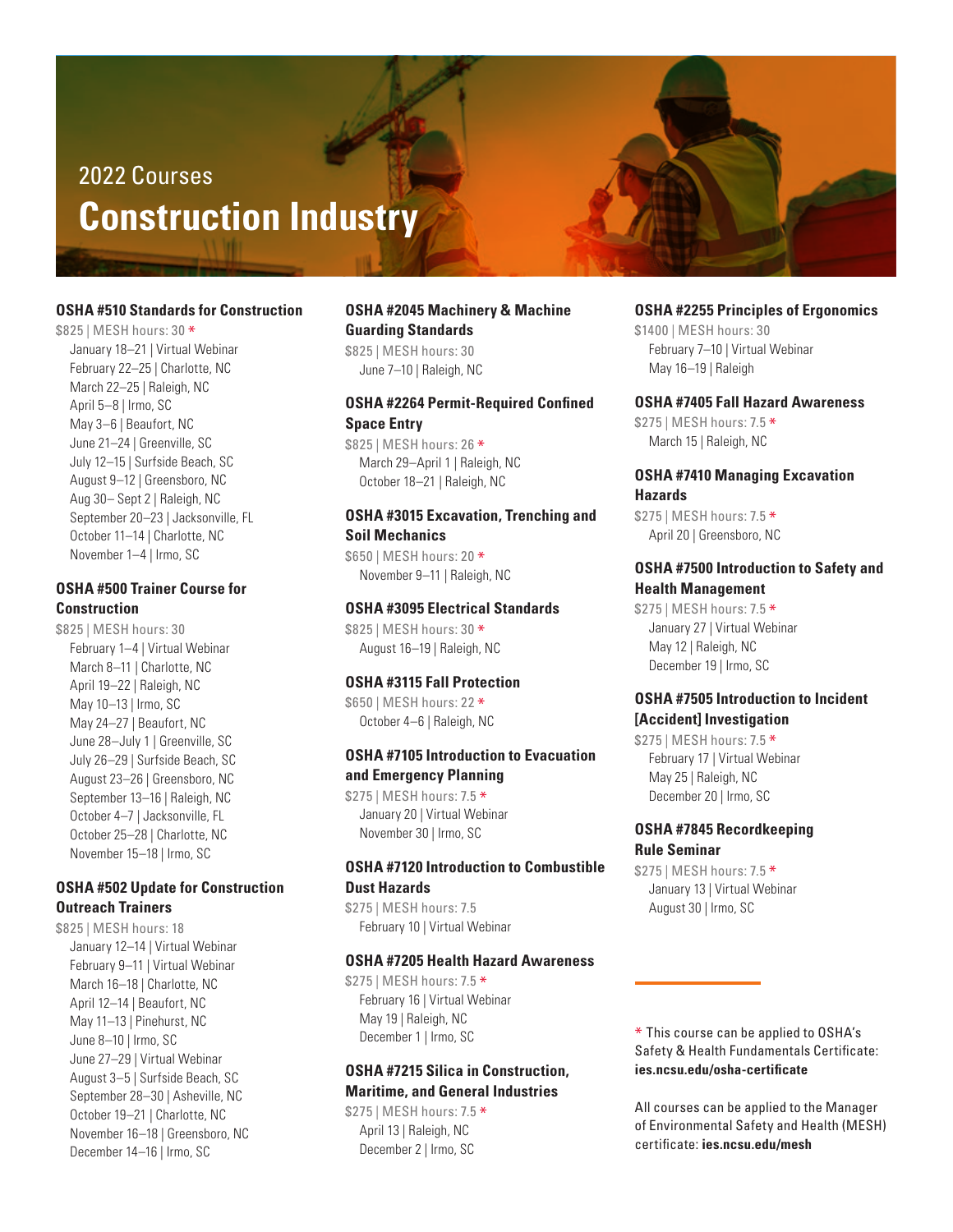# 2022 Courses **General Industry**

# **OSHA #511 Standards for General Industry**

\$825 | MESH hours: 30 \* January 25–28 | Virtual Webinar February 22–25 | Raleigh, NC March 29–April 1 | Jacksonville, FL April 26–29 | Irmo, SC May 24–27 | Charlotte, NC June 14–17 | Charleston, SC July 12–15 | Wilmington, NC August 9–12 | Raleigh, NC September 13–16 | Charlotte, NC October 11–14 | Irmo, SC November 15–18 | Raleigh, NC

# **OSHA #501 Trainer Course for General Industry**

\$825 | MESH hours: 30 February 8–11 | Virtual Webinar March 8–11 | Raleigh, NC April 19–22 | Jacksonville, FL May 17–20 | Irmo, SC June 7–10 | Charlotte, NC June 28–July 1 | Charleston, SC July 26–29 | Wilmington, NC August 23–26 | Raleigh, NC September 27–30 | Charlotte, NC October 25–28 | Irmo, SC December 13–16 | Raleigh, NC

# **OSHA #503 Update for General Industry Outreach Trainers**

\$650 | MESH hours: 18 January 12–14 | Virtual Webinar February 15–17 | Virtual Webinar March 16–18 | Raleigh, NC April 6–8 | Charlotte, NC May 17–19 | Virtual Webinar June 22–24 |Charleston, SC July 20–22 | Wilmington, NC August 17–19 | Irmo, SC September 7–9 | Raleigh, NC October 5–7 | Asheville, NC November 9–11 | Charlotte, NC December 7–9 | Greensboro, NC

# **OSHA #521 OSHA Guide to Industrial Hygiene**

\$825 | MESH hours: 30 \* April 5–8 | Raleigh, NC

# **OSHA #2045 Machinery & Machine Guarding Standards**

\$825 | MESH hours: 30 June 7–10 | Raleigh, NC

#### **OSHA #2015 Hazardous Materials**

\$825 | MESH hours: 30 July 19–22 | Raleigh, NC

#### **OSHA #2255 Principles of Ergonomics**

\$1400 | MESH hours: 30 February 7–10 | Virtual Webinar May 16–19 | Raleigh

# **OSHA #2264 Permit-Required Confined Space Entry**

\$825 | MESH hours: 26 \* March 29–April 1 | Raleigh, NC October 18–21 | Raleigh, NC

#### **OSHA #3095 Electrical Standards**

\$825 | MESH hours: 30 \* August 16–19 | Raleigh, NC

#### **OSHA #5602 Update for Disaster Site Worker Trainer Course**

\$275 | MESH hours: 7.5 June 1 | Virtual Webinar

# **OSHA #7105 Introduction to Evacuation and Emergency Planning**

\$275 | MESH hours: 7.5 \* January 20 | Virtual Webinar November 30 | Irmo, SC

# **OSHA #7115 Lockout/Tagout [Controlling Hazardous Energy]**

\$275 | MESH hours: 7.5 \* April 14 | Raleigh, NC August 31 | Irmo, SC

#### **OSHA #7205 Health Hazard Awareness**

\$275 | MESH hours: 7.5 \* February 16 | Virtual Webinar May 19 | Raleigh, NC December 1 | Irmo, SC

#### **OSHA #7215 Silica in Construction, Maritime, and General Industries**

\$275 | MESH hours: 7.5 \* April 13 | Raleigh, NC December 2 | Irmo, SC

# **OSHA #7210 Pandemic Illness and Workplace Preparedness**

\$275 | MESH hours: 7.5 \* February 3 | Virtual Webinar May 18 | Raleigh, NC September 1 | Irmo, SC

# **OSHA #7500 Introduction to Safety and Health Management**

\$275 | MESH hours: 7.5 \* January 27 | Virtual Webinar May 12 | Raleigh, NC December 19 | Irmo, SC

# **OSHA #7505 Introduction to Incident [Accident] Investigation**

\$275 | MESH hours: 7.5 \* February 17 | Virtual Webinar May 25 | Raleigh, NC December 20 | Irmo, SC

#### **OSHA #7510 Introduction to OSHA for Small Businesses**

\$275 | MESH hours: 3.5 February 24 | Virtual Webinar

#### **OSHA #7845 Recordkeeping Rule Seminar**

\$275 | MESH hours: 7.5 \* January 13 | Virtual Webinar August 30 | Irmo, SC